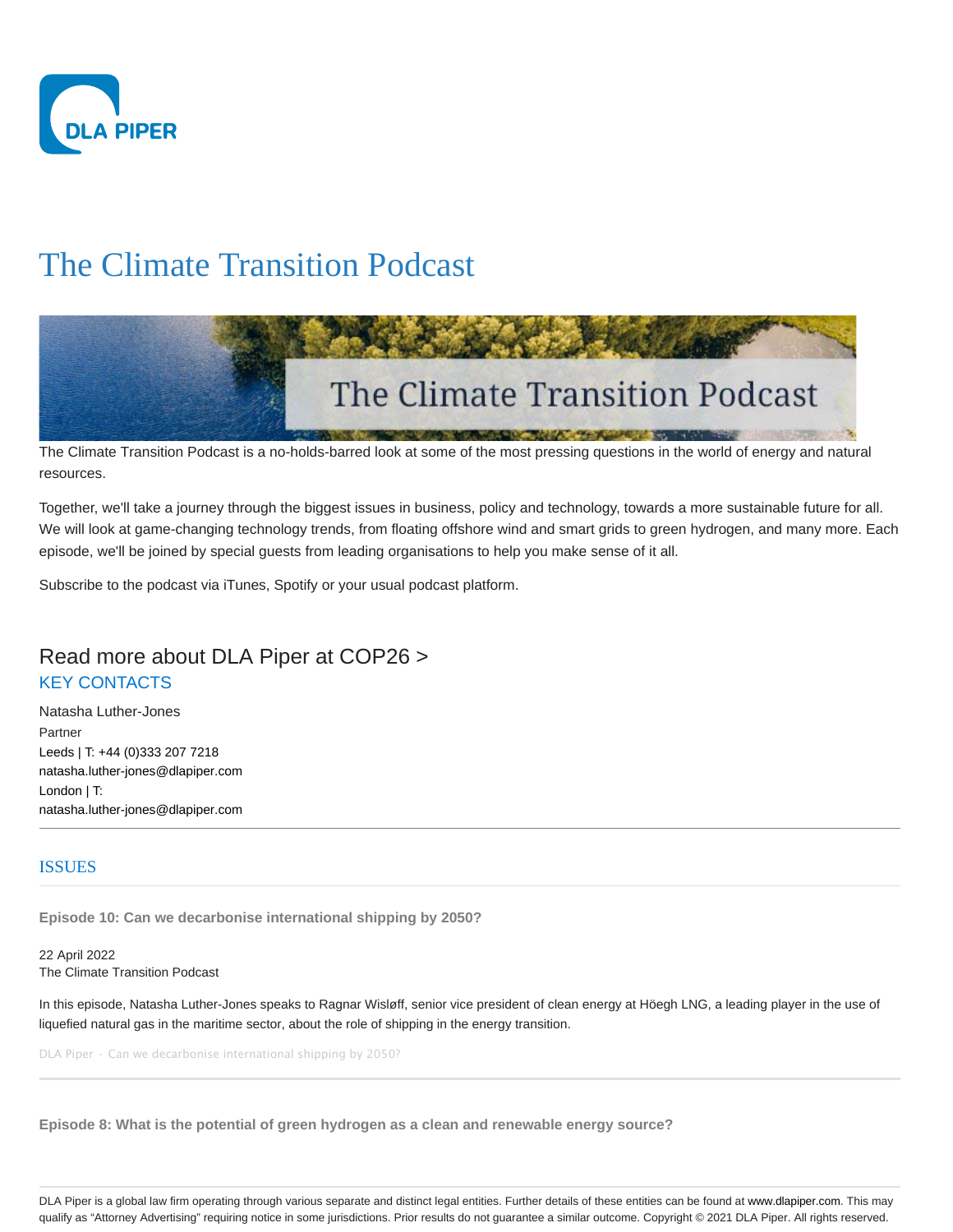#### 11 November 2021 The Climate Transition Podcast

Andreas Gunst and Lee Beck of Clean Air Task Force discuss the potential of green hydrogen as a clean and renewable energy source.

DLA Piper · Episode 8: What is the potential of green hydrogen as a clean and renewable energy source?

**Episode 7: How can we ensure emerging markets aren't left behind?**

20 September 2021 The Climate Transition Podcast

In this episode , Natasha Luther-Jones is joined by Rael McNally from Blackrock and the lead portfolio manager for the Climate Finance Partnership, an innovative clean energy an infrastructure strategy focused on emerging markets, to discuss the opportunities and challenges of investing in emerging markets.

DLA Piper · How can we ensure emerging markets aren't left behind?

**Episode 6: Will oil giants supercharge the transition?**

20 July 2021 The Climate Transition Podcast

Oil giants have responded to Covid-19 by setting out 'green recovery' plans that could massively increase their investments in renewables. How will we see these companies change? How will this affect investment in renewables? In this episode, we look at these oil giants' changing investment plans and what this means for the energy transition.

DLA Piper · Will oil giants supercharge the transition?

**Episode 5: What should we expect from COP26?**

6 July 2021

The Climate Transition Podcast

In this episode, we're joined by Ambassador P. Michael McKinley as we look ahead to COP26 and the best that businesses can hope for. Will this mark a step change in the energy transition? Are we putting too much faith in politicians to lead on that transition? How much can businesses lead and, if so, how much will COP26 help them?

DLA Piper · What should we expect from COP26?

**Episode 4: Does energy need a digital transformation too?**

11 June 2021 The Climate Transition Podcast In this episode, we are joined by Brian Case, Chief Digital Offer at GE Renewable Energy to discuss the digital transformation of the energy sector.

DLA Piper · The Climate Transition Podcast - Does energy need a digital transformation too?

**Episode 3: Are corporates in the green driving seat?**

DLA Piper is a global law firm operating through various separate and distinct legal entities. Further details of these entities can be found at www.dlapiper.com. This may qualify as "Attorney Advertising" requiring notice in some jurisdictions. Prior results do not guarantee a similar outcome. Copyright © 2021 DLA Piper. All rights reserved.